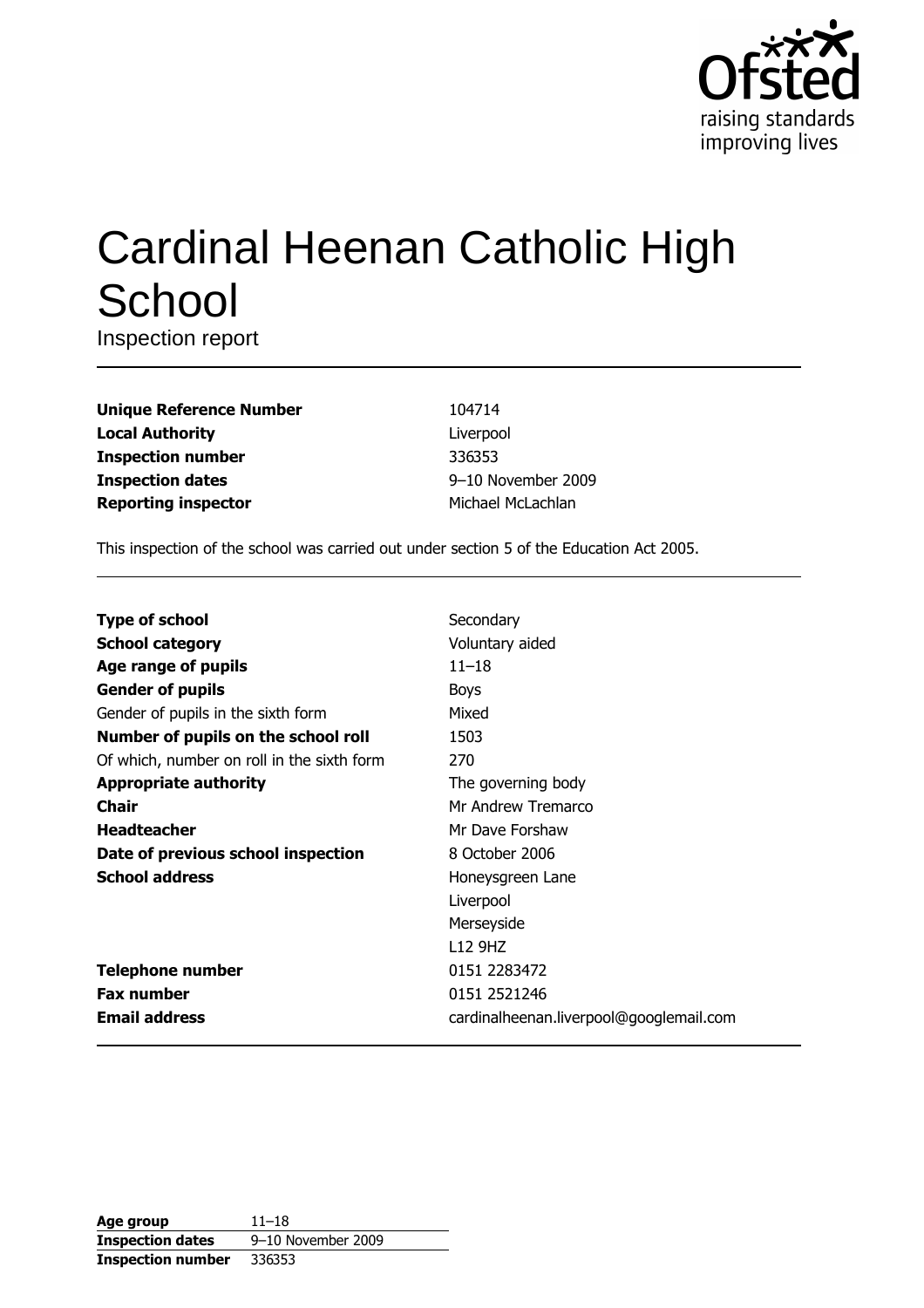The Office for Standards in Education, Children's Services and Skills (Ofsted) regulates and inspects to achieve excellence in the care of children and young people, and in education and skills for learners of all ages. It regulates and inspects childcare and children's social care, and inspects the Children and Family Court Advisory Support Service (Cafcass), schools, colleges, initial teacher training, work-based learning and skills training, adult and community learning, and education and training in prisons and other secure establishments. It rates council children's services, and inspects services for looked after children, safequarding and child protection.

Further copies of this report are obtainable from the school. Under the Education Act 2005, the school must provide a copy of this report free of charge to certain categories of people. A charge not exceeding the full cost of reproduction may be made for any other copies supplied.

If you would like a copy of this document in a different format, such as large print or Braille, please telephone 08456 404045, or email enquiries@ofsted.gov.uk.

You may copy all or parts of this document for non-commercial educational purposes, as long as you give details of the source and date of publication and do not alter the documentation in any way.

Royal Exchange Buildings St Ann's Square Manchester M2 7LA T: 08456 404045 Textphone: 0161 618 8524 E: enquiries@ofsted.gov.uk W: www.ofsted.gov.uk © Crown copyright 2009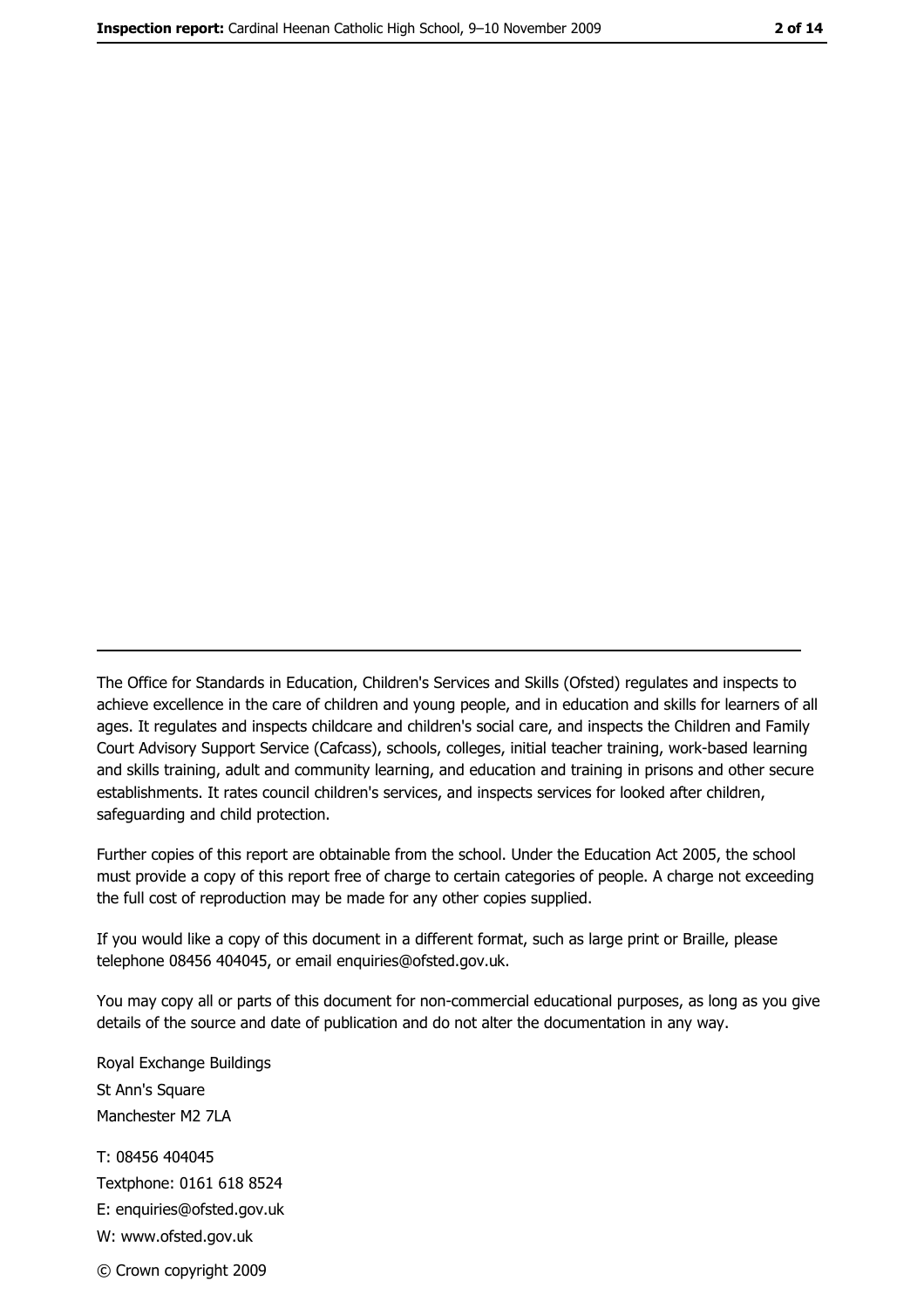# **Introduction**

This inspection was carried out by six additional inspectors. The inspectors visited 42 lessons and held meetings with governors, staff, groups of pupils and parents. They observed the school's work and looked at a range of documentation induding school policies, the minutes of senior leaders' and governors' meetings, safeguarding records, analyses of examination results for the main school and the sixth form, and 42 parental questionnaires.

- the attainment and progress of pupils and students, particularly in mathematics and  $\blacksquare$ in the sixth form
- how the school evaluates the quality of teaching and learning and shares best  $\blacksquare$ practice
- the provision for care and quidance and how effectively vulnerable and difficult  $\blacksquare$ pupils are supported
- the impact of the changes made to the curriculum since the last inspection  $\blacksquare$
- the level of challenge provided by senior and middle leaders in addressing areas of  $\blacksquare$ weakness in the school.

# Information about the school

Cardinal Heenan Catholic High School for boys is a substantially larger than average comprehensive school situated on the outskirts of the city of Liverpool. The school is popular and over-subscribed. It draws its pupils from a wide range of feeder parishes. The proportion of pupils eligible for free school meals, at 23.7%, is above average. The number of pupils with special educational needs and/or disabilities is just above the national average, although the number issued with a statement of special educaitonal needs is below average. Around 4% of pupils are from minority ethnic backgrounds; few are at an early stage of learning English. The school is a specialist sports college and is a member of the Specialist Schools Trust's 'Most Improved Qub'. It also holds awards for Healthy Schools, Investors in People and Dyslexia Friendly Schools. It is a member of the East Liverpool Collaborative through which joint sixth form provision is organised alongside four other schools.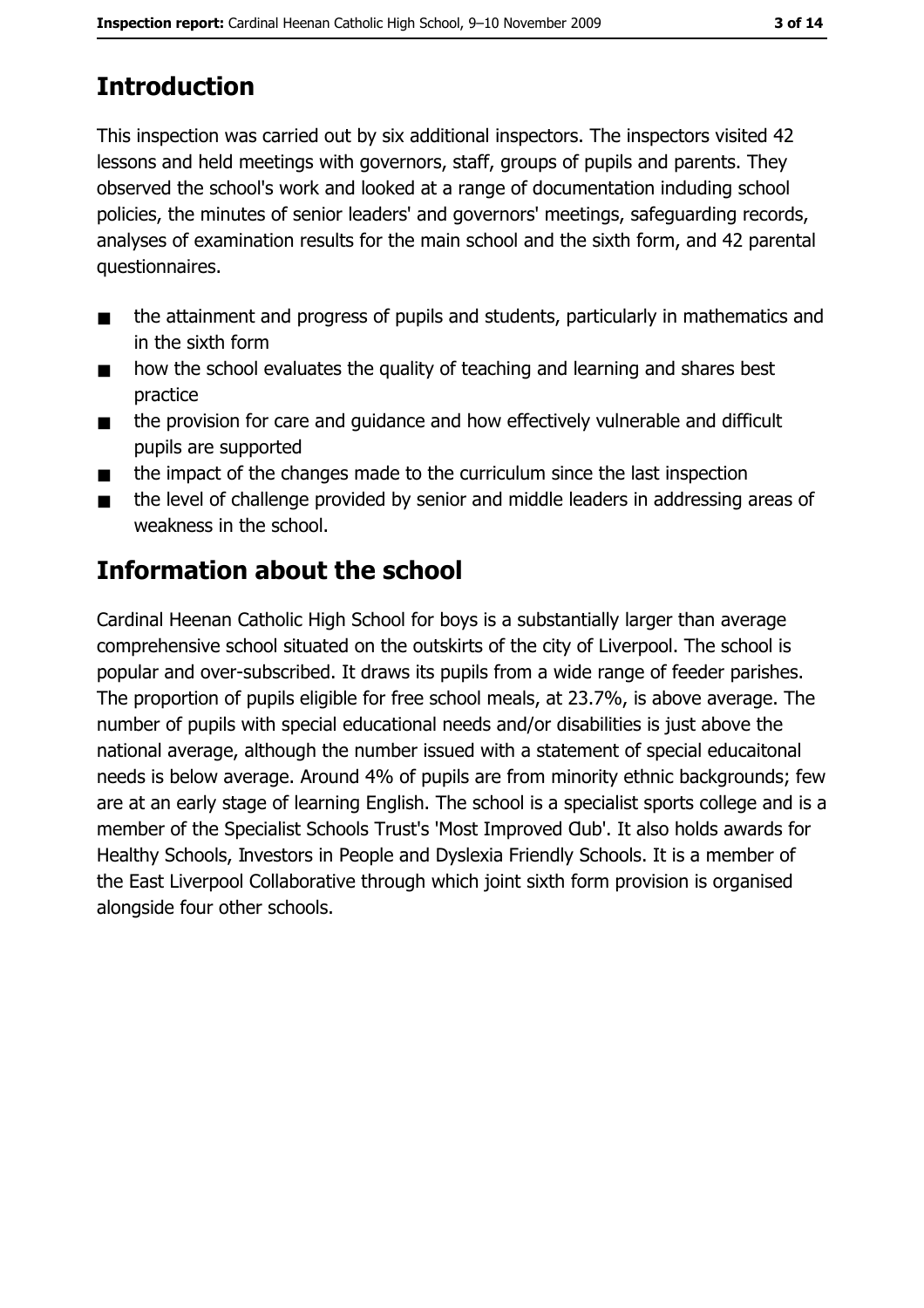## **Inspection judgements**

#### Overall effectiveness: how good is the school?

#### The school's capacity for sustained improvement

#### **Main findings**

This is a good school with many excellent features and can rightly be described as 'on the cusp' of being outstanding overall. A particular strength of the school is the rich, varied curriculum which is well matched to pupils' needs and aspirations. This has been developed through good leadership and through outstanding partnerships with other providers. Consequently, overall outcomes for pupils are good. Pupils' attainment is above average and in some subjects such as English it is particularly high. Pupils make at least good and often outstanding progress given their starting points. Outcomes and progress in mathematics have been below national averages. Effective actions led to improved results in 2009, induding in mathematics. Accurate assessments indicate that standards in mathematics are set to improve still further for the current cohort of Year 11 students. There is secure evidence for this as a significant proportion of pupils, through the innovative 'fast track' system, have already achieved a good grade. Weaknesses in science and in some subjects at AS level have been identified and robust plans are in place to address these concerns.

Pupils make an outstanding contribution to their school and local community through the work of the school council and membership of the Liverpool Youth Forum. Their engagement in promoting healthy lifestyles is impressive, with a high take up of sports activity. Pupils' spiritual, moral, social and cultural development is outstanding due to the Christian ethos that permeates the life of the school, pupils' involvement with local and international communities, and the excellent work of specialist college community cohesion team. Overall, teaching and learning are good. Where teaching is satisfactory, the work set is insufficiently challenging with little opportunity for pupils to develop their own learning skills. Assessment to promote learning is well used across the school.

Government requirements for ensuring the safety of pupils are met. Visitors and contract staff are appropriately monitored on the school site. While there are many good features to the school's safeguarding systems, in one instance, leaders have not been sufficiently robust in monitoring the pace at which a contractor has implemented the more stringent requirements placed on it by the school earlier this term. Consequently, governance and the effectiveness of safeguarding procedures overall are satisfactory rather than good. The school has good capacity to improve. This is evidenced by the continued academic success in the vast majority of subjects, the innovative developments in the curriculum, the outstanding partnerships, overwhelming support from parents, and the school's robust self-evaluation, which has enabled the leadership to tackle weaknesses and improve achievement.

## What does the school need to do to improve further?

 $\overline{2}$ 

 $\overline{2}$ 

4 of 14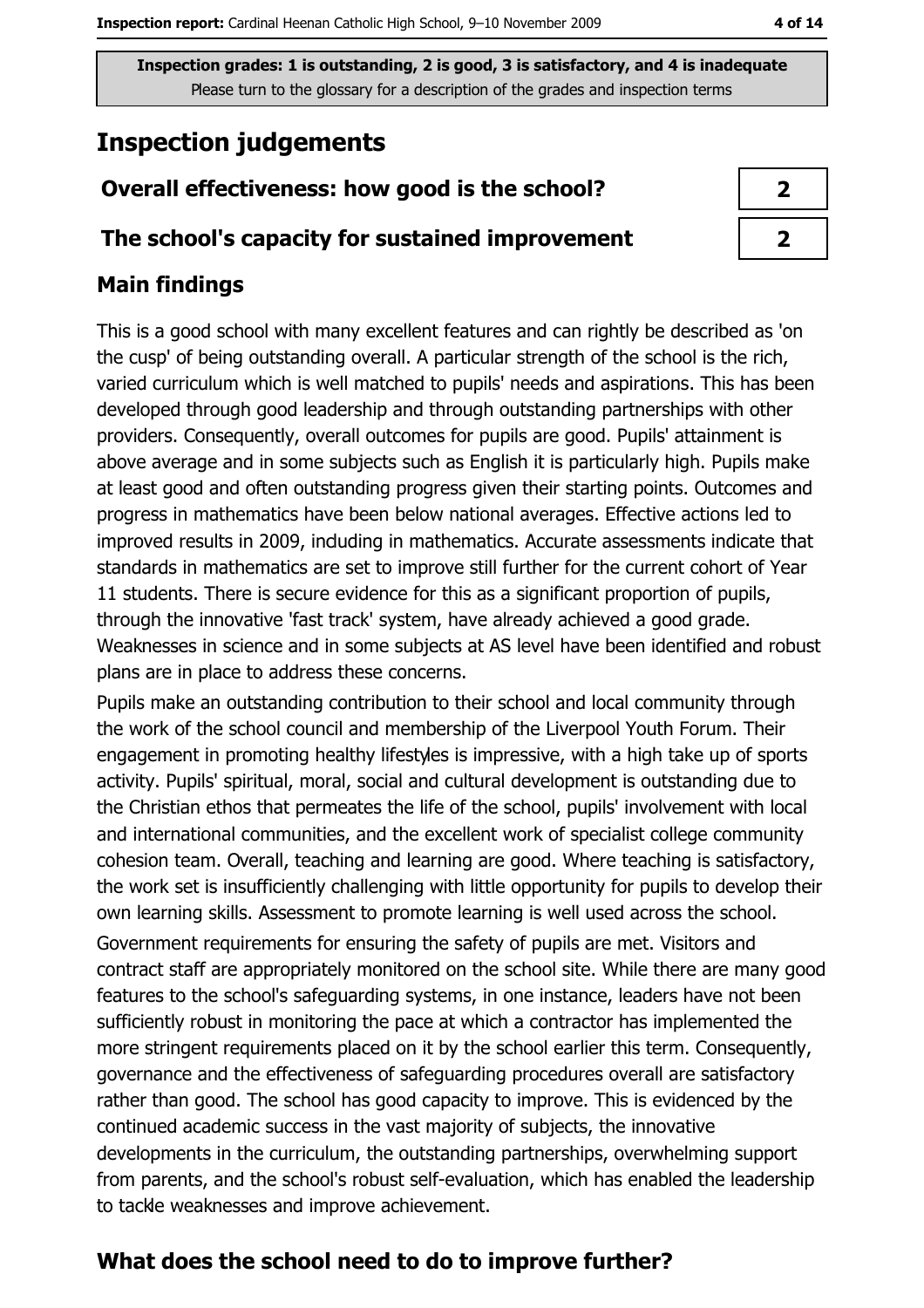- Raise attainment in mathematics, science and in the weaker AS subjects, this year  $\blacksquare$ and in subsequent years, so that the proportion of pupils who reach the higher grades is in line with the highly successful subjects such as English.
- Ensure the best practice seen in teaching, which enables pupils to be active,  $\blacksquare$ independent learners, is shared consistently across and within all faculties.
- With immediate effect, ensure governors and leaders monitor external contracts  $\blacksquare$ more rigorously.

#### **Outcomes for individuals and groups of pupils**

Pupils' learning is good. Overall, results at GCSE are above average and progress is good and often outstanding in relation to pupils' starting points. Good teaching and sensitive care, guidance and support systems ensure that the quality of learning and progress is good for all pupils induding those with special educational needs and/or disabilities. In most subjects, the vast majority of pupils responded with enthusiasm in lessons observed. This was particularly true when they were faced with challenging activities. Where learning was only satisfactory, insufficient opportunity was given for pupils to take a lead in their own learning as tasks set involved mundane, repetitive practice.

Overall, GCSE results continued to rise with nearly eight out of ten pupils achieving five good grades. A particular strength is in English, where just over 70% achieved a higher grade. This is well above the national average for boys. Results in mathematics over the last few years have been significantly out of line with this very positive picture. Robust action has been taken, induding strengthening leadership and changing the curriculum by starting GCSE in Year 9 and early AS programmes in Year 11. Teachers now plan lessons that make pupils become active learners. A significant number of students failed to reach a grade in the BTEC science course in 2009. The school has a robust action plan to raise attainment in this subject.

Pupils enjoy school as shown by their well above average attendance. Behaviour is good in lessons and as pupils move around what are very old buildings with particularly narrow corridors. Pupils say they feel safe in the school, that any untoward behaviour or bullying is dealt with effectively by the staff and that there is always an adult to turn to if needed. The excellent curriculum combined with high expectations and good care and quidance systems ensure that many aspects of pupils' personal development are outstanding.

These are the grades for pupils' outcomes

 $\overline{2}$ 

The grades for attainment and attendance are: 1 is high; 2 is above average; 3 is broadly average; and 4 is low.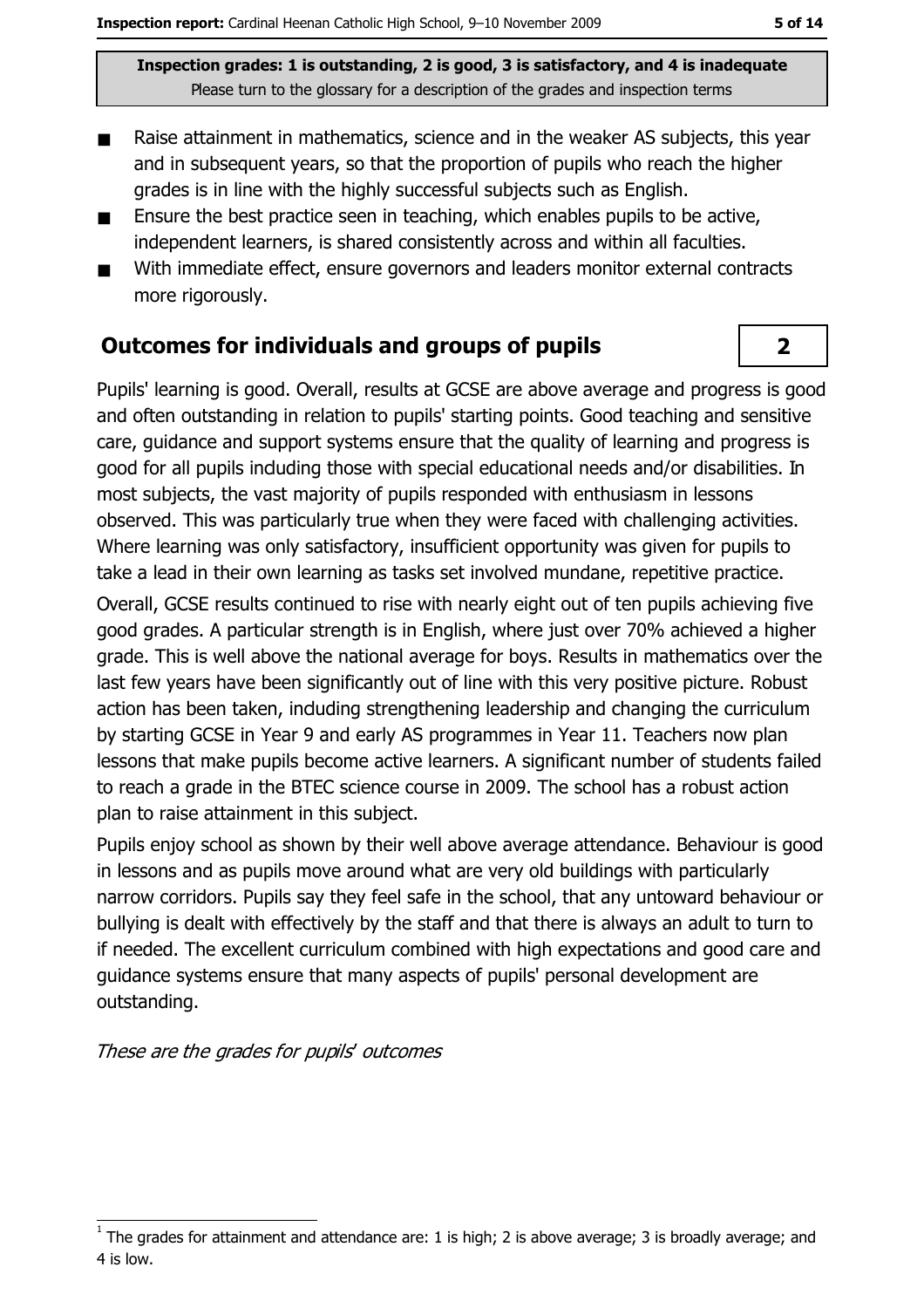| Pupils' achievement and the extent to which they enjoy their learning                                                     | $\mathbf{2}$            |
|---------------------------------------------------------------------------------------------------------------------------|-------------------------|
| Taking into account:<br>Pupils' attainment <sup>1</sup>                                                                   | $\overline{2}$          |
| The quality of pupils' learning and their progress                                                                        | $\overline{2}$          |
| The quality of learning for pupils with special educational needs and/or<br>disabilities and their progress               | $\overline{2}$          |
| The extent to which pupils feel safe                                                                                      | $\overline{\mathbf{2}}$ |
| <b>Pupils' behaviour</b>                                                                                                  | $\mathbf{2}$            |
| The extent to which pupils adopt healthy lifestyles                                                                       | 1                       |
| The extent to which pupils contribute to the school and wider community                                                   | 1                       |
| The extent to which pupils develop workplace and other skills that will<br>contribute to their future economic well-being | $\overline{\mathbf{2}}$ |
| Taking into account:<br>Pupils' attendance <sup>1</sup>                                                                   | 1                       |
| The extent of pupils' spiritual, moral, social and cultural development                                                   | 1                       |

#### How effective is the provision?

In the vast majority of lessons observed, teaching was good and around a one-fifth was outstanding. A key feature of these lessons was the expectation for pupils to take the lead in driving their own learning and securing understanding. Activities were planned well and placed demands on the pupils to make connections for themselves with only hints and prompts from the teacher to sharpen the pupils' thinking. For example, in a GCSE mathematics lesson, pupils were given data presented in three different formats and challenged to work out the connection within and between the information given. Where teaching was satisfactory or weaker, teachers dominated the lesson, giving pupils little time to think for themselves. Overall, good systems for setting challenging targets and assessing pupils' work are in place so that most pupils know what they need to do to improve.

The school provides an outstanding curriculum. The 'Opening Minds' programme in Years 7 and 8, the 'fast track' programme in Year 9 and the early AS in Year 11 are excellent examples of matching the curriculum to the needs of pupils. The richness of the range of courses on offer and the exemplary extra-curricular activities, together with specialist college sports and information and communication technology programmes, ensure pupils of all abilities have an enjoyable experience. Hence, the high levels of attendance at school and the excellent take up of further education or work-based learning post-16.

The school provides good care and guidance. Pupils say they feel safe and are cared for well. They expressed high levels of satisfaction in the way the school plans for transition. For example, the extended opportunities to visit the school in Year 6 and the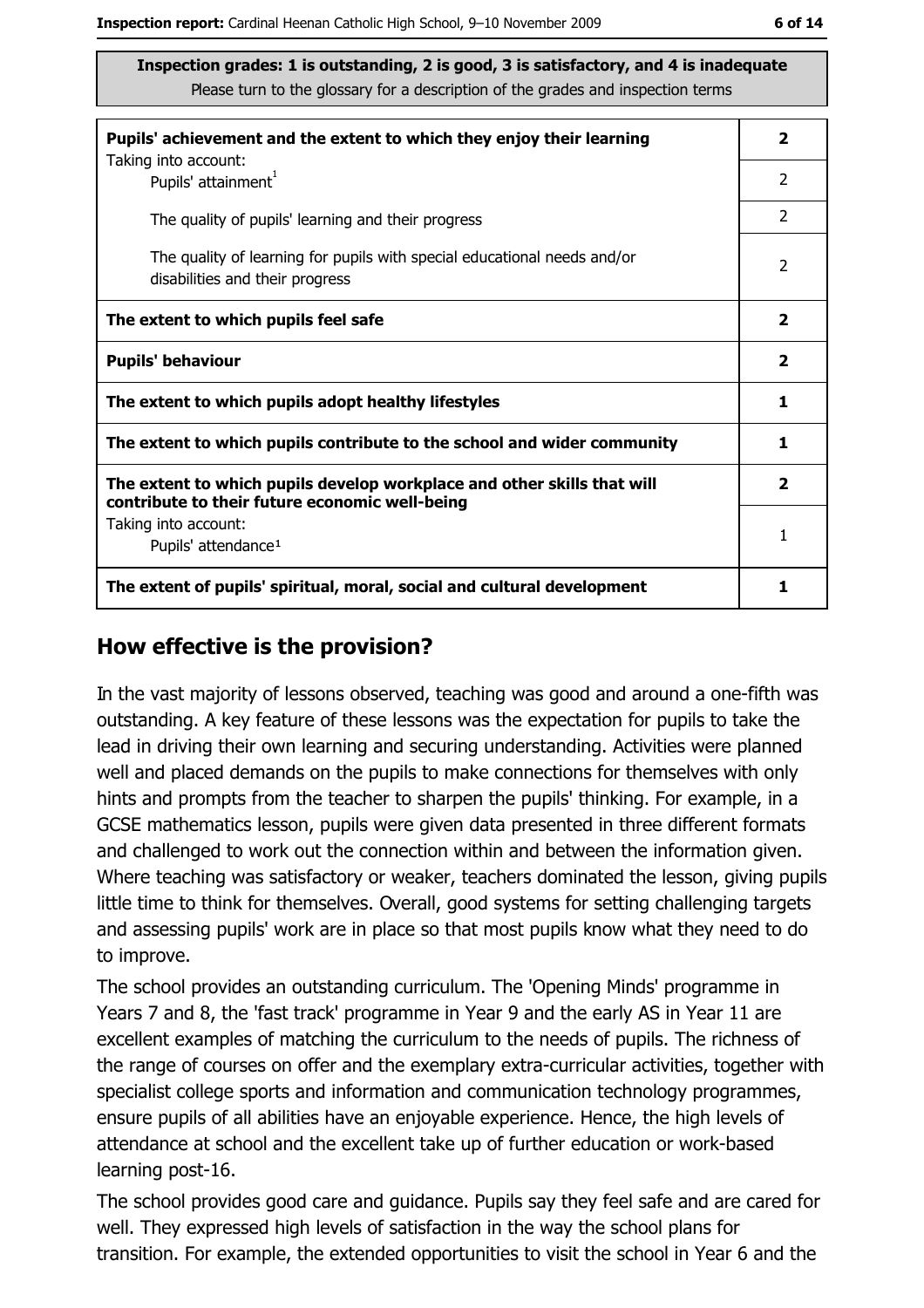preparation and advice in support of their move to further education, work or training. Pupils with special educational needs and/or disabilities and those who are vulnerable are served well by support in the dassroom and by exemplary partnerships with a range of agencies that meet their specific needs. Consequently, outcomes for these pupils in terms of academic achievement and personal development are good.

These are the grades for the quality of provision

| The quality of teaching                                                                                    |  |
|------------------------------------------------------------------------------------------------------------|--|
| Taking into account:<br>The use of assessment to support learning                                          |  |
| The extent to which the curriculum meets pupils' needs, including, where<br>relevant, through partnerships |  |
| The effectiveness of care, guidance and support                                                            |  |

#### How effective are leadership and management?

The headteacher, his senior staff and the recently created heads of faculty share a common goal to raise aspirations and improve on what is already a high performing school. For example, leadership in mathematics has identified that the key to sustained success is improving the quality of pupils' independent learning skills alongside raising the expectations of teachers and pupils, together with a more targeted preparation for examinations. A well developed action plan has been produced which indudes a good training programme using local authority support to raise the game in this subject. The school has established outstanding partnerships with a range of agencies and education providers to meet the needs of all pupils. Parents and carers express high levels of satisfaction with the way the school works with them and their children. For example, through the school's excellent web-based information systems which keep parents very well informed of their child's progress and behaviour and enable them to support learning at home.

Exemplary systems are in place to promote community cohesion and pupils welcome the many opportunities to contribute locally and make links with pupils from other countries and cultures. There is a sensitive, well-planned programme of personal and social education and very good support for vulnerable pupils. Consequently, the schools is highly effective in promoting equality of opportunity and tackling discrimination. The school's safeguarding arrangements are satisfactory and are well publicised through notices on the front doors of the school and in the corridors, so that all staff, pupils and visitors are aware of the school's expectations.

These are the grades for leadership and management

| The effectiveness of leadership and management in embedding ambition and<br>driving improvement |  |
|-------------------------------------------------------------------------------------------------|--|
| Taking into account:                                                                            |  |
| The leadership and management of teaching and learning                                          |  |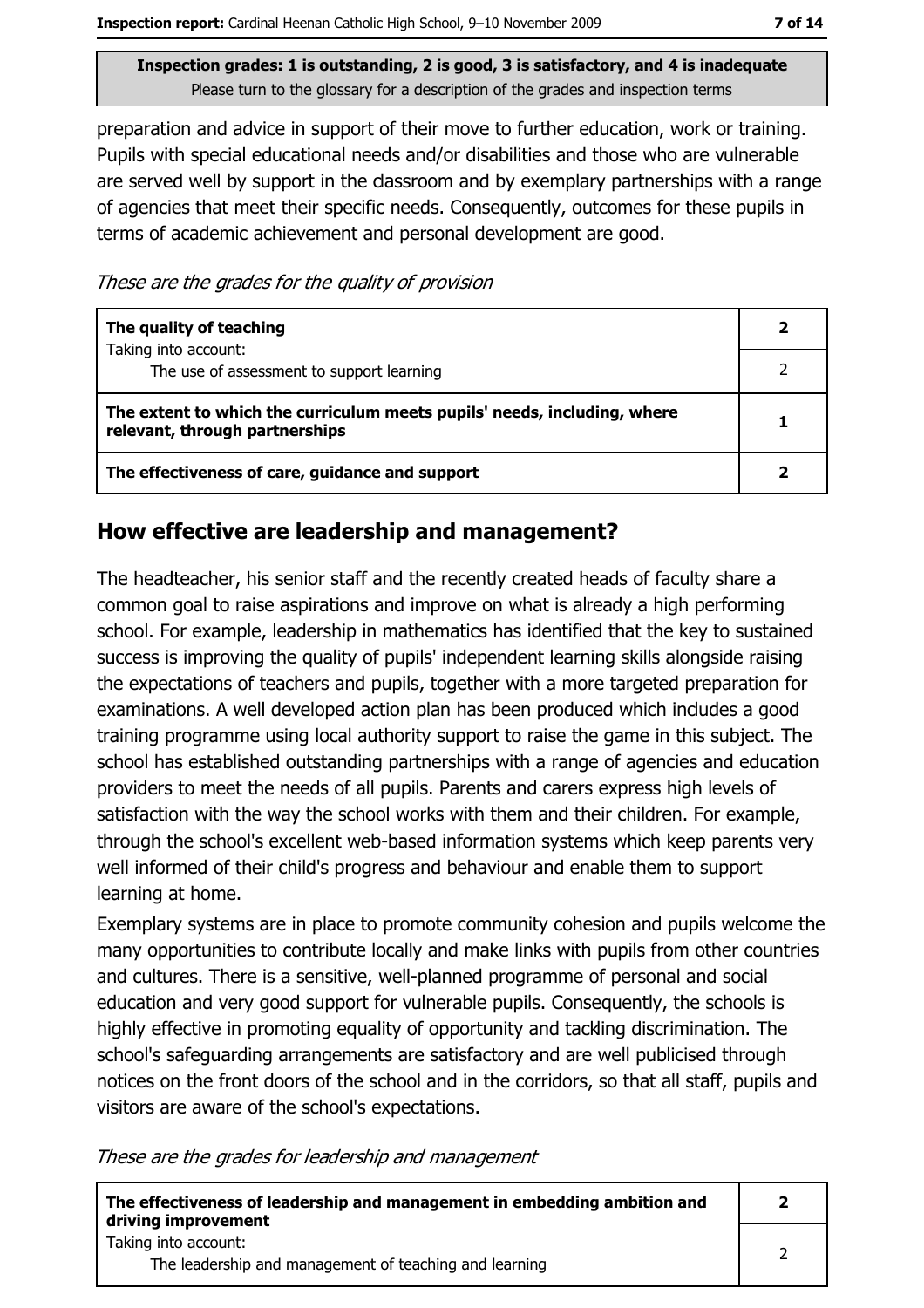| Inspection grades: 1 is outstanding, 2 is good, 3 is satisfactory, and 4 is inadequate<br>Please turn to the glossary for a description of the grades and inspection terms |   |  |
|----------------------------------------------------------------------------------------------------------------------------------------------------------------------------|---|--|
| The effectiveness of the governing body in challenging and supporting the<br>school so that weaknesses are tackled decisively and statutory responsibilities<br>met        | 3 |  |
| The effectiveness of the school's engagement with parents and carers                                                                                                       | 1 |  |
| The effectiveness of partnerships in promoting learning and well-being                                                                                                     | 1 |  |
| The effectiveness with which the school promotes equality of opportunity and<br>tackles discrimination                                                                     | 1 |  |
| The effectiveness of safeguarding procedures                                                                                                                               | 3 |  |
| The effectiveness with which the school promotes community cohesion                                                                                                        | 1 |  |
| The effectiveness with which the school deploys resources to achieve<br>value for money                                                                                    | 2 |  |

## **Sixth form**

The overall effectiveness of the sixth form is good. Attainment is broadly average at A and AS level and above average in vocational subjects. Good teaching and expert subject knowledge ensure students make good progress in most subjects. Students seen in lessons were often confident, articulate and independent learners. However, this was not consistent across all lessons as students were not always challenged sufficiently to take control of their own learning or engage in debate and argument. Regular assessment and review against challenging targets ensures students and parents are well informed of progress so that intervention can take place when necessary. Consequently, overall achievement is good.

Students have access to a good curriculum which has some outstanding features. There is a wide range of academic and vocational courses available through the consortia, which meets the students' needs well whatever their prior attainment or specific needs. There is an exceptional range of enrichment courses and opportunities for students to contribute to the school and the wider community, which ensures students' personal development outcomes are at least good. Students express high levels of satisfaction with their course provision and the good care and guidance they receive. This ensures all are able to transfer to higher education or to work successfully. The sixth form is well led and its work evaluated effectively. For example, the school has identified a number of courses at AS level where students have not achieved as well as might be expected. Robust plans, induding an accelerated curriculum to enable some students to start AS early, are in hand to address these weaknesses.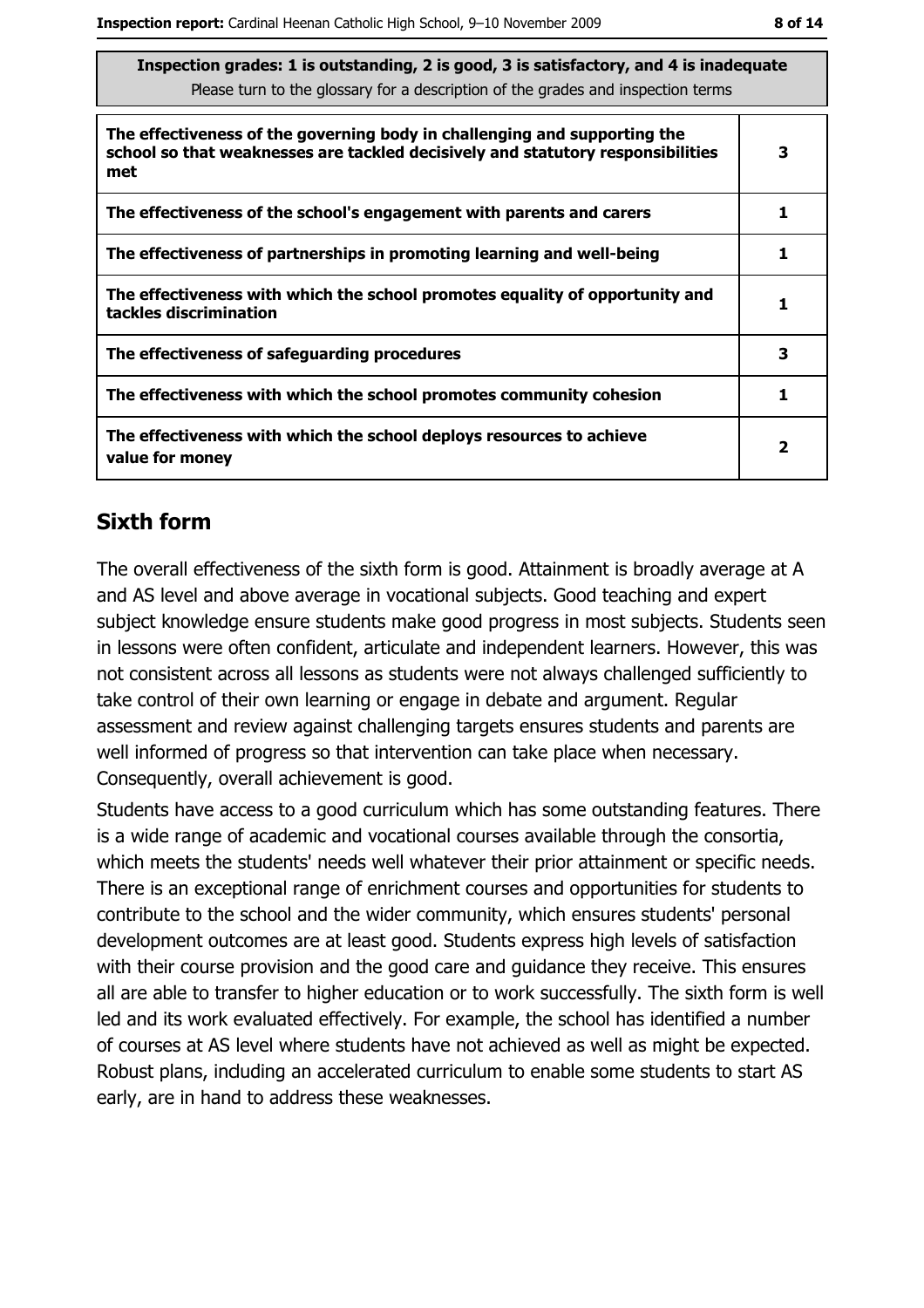These are the grades for the sixth form

| <b>Overall effectiveness of the sixth form</b> |  |  |
|------------------------------------------------|--|--|
| Taking into account:                           |  |  |
| Outcomes for students in the sixth form        |  |  |
| The quality of provision in the sixth form     |  |  |
| Leadership and management of the sixth form    |  |  |

#### **Views of parents and carers**

In error, the school sent out a different version of the Ofsted questionnaire to the one below. This questionnaire induded a wider range of questions which covered most of the ones in the table below and also asked about the school's expectations for pupils to work hard, to complete homework, views on extra-curricular activities, the fairness of treatment by staff, the support for pupils with special educational needs and the school's procedures for complaints. Two questions from the table below were not induded, these were the fifth on teaching and the sixth on support for learning.

The overwhelming majority of parents expressed their support for the school's work in all aspects induding the additional questions outlined above. Parents commented particularly on the way they were kept informed on their child's work and progress through the school's internet based systems.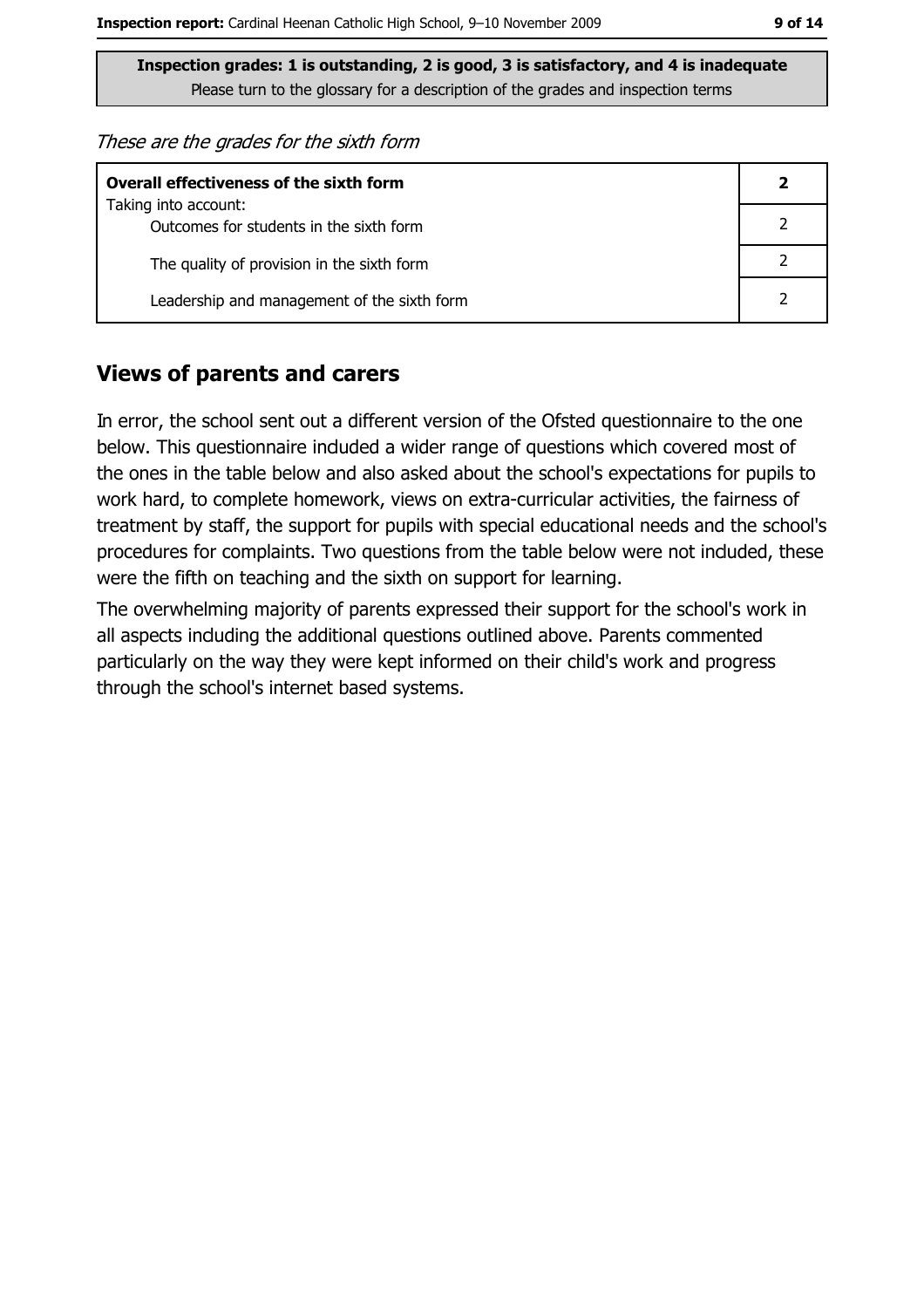## Responses from parents and carers to Ofsted's questionnaire

Ofsted invited all the registered parents and carers of pupils registered at Cardinal Heenan Catholic High School to complete a questionnaire about their views of the school.

In the questionnaire, parents and carers were asked to record how strongly they agreed with 13 statements about the school.

The inspection team received 42 completed questionnaires by the end of the on-site inspection. In total, there are 1503 pupils registered at the school.

| <b>Statements</b>                                                                                                                                                                                                                                       | <b>Strongly</b><br><b>Agree</b> |                | <b>Agree</b> |                | <b>Disagree</b> |                | <b>Strongly</b><br>disagree |                |
|---------------------------------------------------------------------------------------------------------------------------------------------------------------------------------------------------------------------------------------------------------|---------------------------------|----------------|--------------|----------------|-----------------|----------------|-----------------------------|----------------|
|                                                                                                                                                                                                                                                         | <b>Total</b>                    | $\frac{1}{2}$  | <b>Total</b> | $\frac{1}{2}$  | <b>Total</b>    | $\frac{0}{0}$  | <b>Total</b>                | $\frac{1}{2}$  |
| My child enjoys school                                                                                                                                                                                                                                  | 15                              | 36             | 24           | 57             | 1               | $\overline{2}$ | 0                           | 0              |
| The school keeps my child<br>safe                                                                                                                                                                                                                       | 17                              | 40             | 22           | 52             | $\mathbf 0$     | 0              | 0                           | 0              |
| The school informs me<br>about my child's progress                                                                                                                                                                                                      | 21                              | 50             | 20           | 48             | $\mathbf 0$     | 0              | 0                           | 0              |
| My child is making enough<br>progress at this school                                                                                                                                                                                                    | 19                              | 45             | 22           | 52             | $\mathbf 0$     | 0              | 0                           | 0              |
| The teaching is good at this<br>school                                                                                                                                                                                                                  | $\mathbf{1}$                    | $\overline{2}$ | 3            | $\overline{7}$ | $\mathbf 0$     | 0              | $\mathbf{0}$                | 0              |
| The school helps me to<br>support my child's learning                                                                                                                                                                                                   | $\mathbf{1}$                    | $\overline{2}$ | 3            | $\overline{7}$ | $\mathbf 0$     | 0              | 0                           | 0              |
| The school helps my child to<br>have a healthy lifestyle                                                                                                                                                                                                | 18                              | 43             | 23           | 55             | $\mathbf 0$     | 0              | 0                           | 0              |
| The school makes sure that<br>my child is well prepared for<br>the future (for example<br>changing year group,<br>changing school, and for<br>children who are finishing<br>school, entering further or<br>higher education, or<br>entering employment) | 17                              | 40             | 24           | 57             | $\mathbf{1}$    | $\overline{2}$ | 0                           | 0              |
| The school meets my child's<br>particular needs                                                                                                                                                                                                         | 21                              | 50             | 19           | 45             | $\mathbf{1}$    | $\overline{2}$ | 0                           | 0              |
| The school deals effectively<br>with unacceptable behaviour                                                                                                                                                                                             | 21                              | 50             | 20           | 48             | $\mathbf{1}$    | $\overline{2}$ | 0                           | 0              |
| The school takes account of<br>my suggestions and<br>concerns                                                                                                                                                                                           | 14                              | 33             | 26           | 62             | $\mathbf 0$     | 0              | 0                           | 0              |
| The school is led and<br>managed effectively                                                                                                                                                                                                            | 22                              | 52             | 19           | 45             | $\mathbf 0$     | 0              | $\mathbf{1}$                | $\overline{2}$ |
| Overall, I am happy with my<br>child's experience at this<br>school                                                                                                                                                                                     | 26                              | 62             | 16           | 38             | $\pmb{0}$       | 0              | 0                           | 0              |

The table above summarises the responses that parents and carers made to each statement. The percentages indicate the proportion of parents and carers giving that response out of the total number of completed questionnaires. Where one or more parents and carers chose not to answer a particular question, the percentages will not add up to 100%.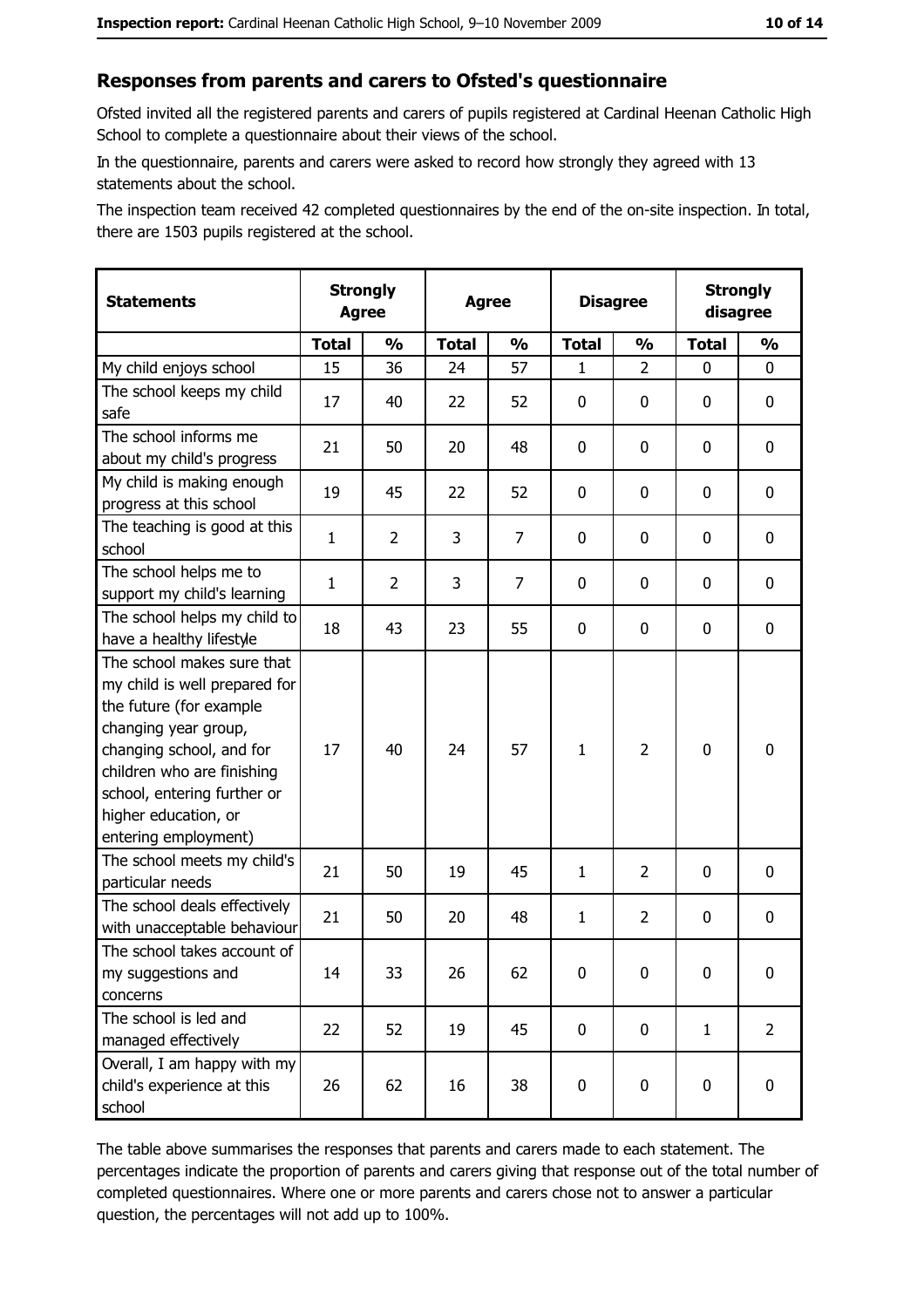## Glossary

| Grade   | <b>Judgement</b> | <b>Description</b>                                                                                                                                                                                                               |  |
|---------|------------------|----------------------------------------------------------------------------------------------------------------------------------------------------------------------------------------------------------------------------------|--|
| Grade 1 | Outstanding      | These features are highly effective. An oustanding<br>school provides exceptionally well for its pupils' needs.                                                                                                                  |  |
| Grade 2 | Good             | These are very positive features of a school. A school<br>that is good is serving its pupils well.                                                                                                                               |  |
| Grade 3 | Satisfactory     | These features are of reasonable quality. A satisfactory<br>school is providing adequately for its pupils.                                                                                                                       |  |
| Grade 4 | Inadequate       | These features are not of an acceptable standard. An<br>inadequate school needs to make significant<br>improvement in order to meet the needs of its pupils.<br>Ofsted inspectors will make further visits until it<br>improves. |  |

## What inspection judgements mean

#### Overall effectiveness of schools inspected between September 2007 and July 2008

|                       | Overall effectiveness judgement (percentage of<br>schools) |      |                     |                   |
|-----------------------|------------------------------------------------------------|------|---------------------|-------------------|
| <b>Type of school</b> | Outstanding                                                | Good | <b>Satisfactory</b> | <b>Inadequate</b> |
| Nursery schools       | 39                                                         | 58   | 3                   | 0                 |
| Primary schools       | 13                                                         | 50   | 33                  | 4                 |
| Secondary schools     | 17                                                         | 40   | 34                  | 9                 |
| Sixth forms           | 18                                                         | 43   | 37                  | $\overline{2}$    |
| Special schools       | 26                                                         | 54   | 18                  | $\overline{2}$    |
| Pupil referral units  | 7                                                          | 55   | 30                  | 7                 |
| All schools           | 15                                                         | 49   | 32                  | 5                 |

New school inspection arrangements were introduced on 1 September 2009. This means that inspectors now make some additional judgements that were not made previously.

The data in the table above were reported in The Annual Report of Her Majesty's Chief Inspector of Education, Children's Services and Skills 2007/08.

Percentages are rounded and do not always add exactly to 100. Secondary school figures indude those that have sixth forms, and sixth form figures indude only the data specifically for sixth form inspection judgements.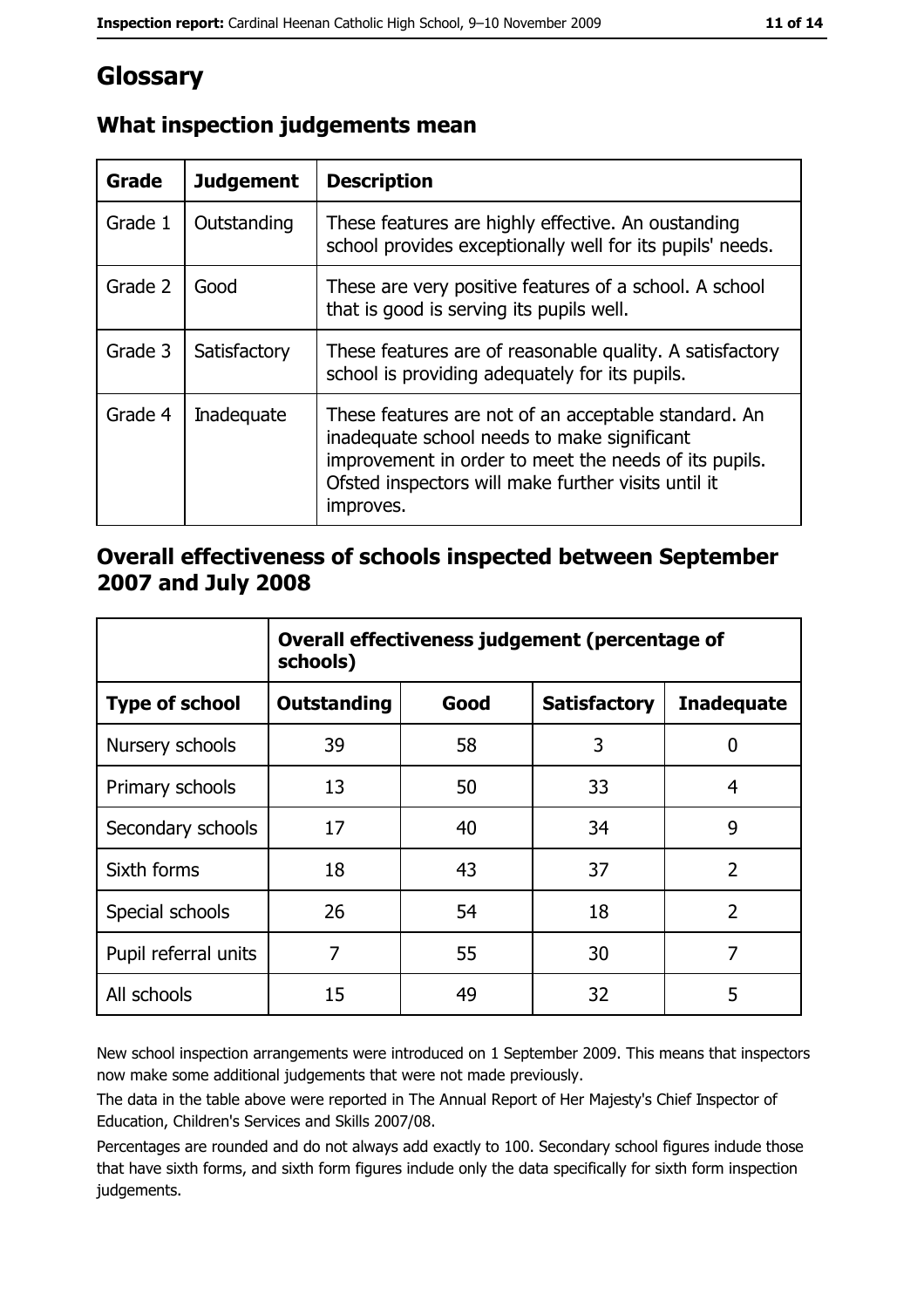# **Common terminology used by inspectors**

| Achievement:                  | the progress and success of a pupil in<br>their learning, development or training.                                                                                                                                                                                                                          |
|-------------------------------|-------------------------------------------------------------------------------------------------------------------------------------------------------------------------------------------------------------------------------------------------------------------------------------------------------------|
| Attainment:                   | the standard of the pupils' work shown by<br>test and examination results and in<br>lessons.                                                                                                                                                                                                                |
| Capacity to improve:          | the proven ability of the school to<br>continue improving. Inspectors base this<br>judgement on what the school has<br>accomplished so far and on the quality of<br>its systems to maintain improvement.                                                                                                    |
| Leadership and management:    | the contribution of all the staff with<br>responsibilities, not just the headteacher,<br>to identifying priorities, directing and<br>motivating staff and running the school.                                                                                                                               |
| Learning:                     | how well pupils acquire knowledge,<br>develop their understanding, learn and<br>practise skills and are developing their<br>competence as learners.                                                                                                                                                         |
| <b>Overall effectiveness:</b> | inspectors form a judgement on a school's<br>overall effectiveness based on the findings<br>from their inspection of the school. The<br>following judgements, in particular,<br>influence what the overall effectiveness<br>judgement will be.                                                              |
|                               | The school's capacity for sustained<br>improvement.<br>Outcomes for individuals and groups<br>of pupils.<br>The quality of teaching.<br>The extent to which the curriculum<br>meets pupil's needs, induding where<br>relevant, through partnerships.<br>The effectiveness of care, guidance<br>and support. |
| Progress:                     | the rate at which pupils are learning in<br>lessons and over longer periods of time. It<br>is often measured by comparing the<br>pupils' attainment at the end of a key<br>stage with their attainment when they<br>started.                                                                                |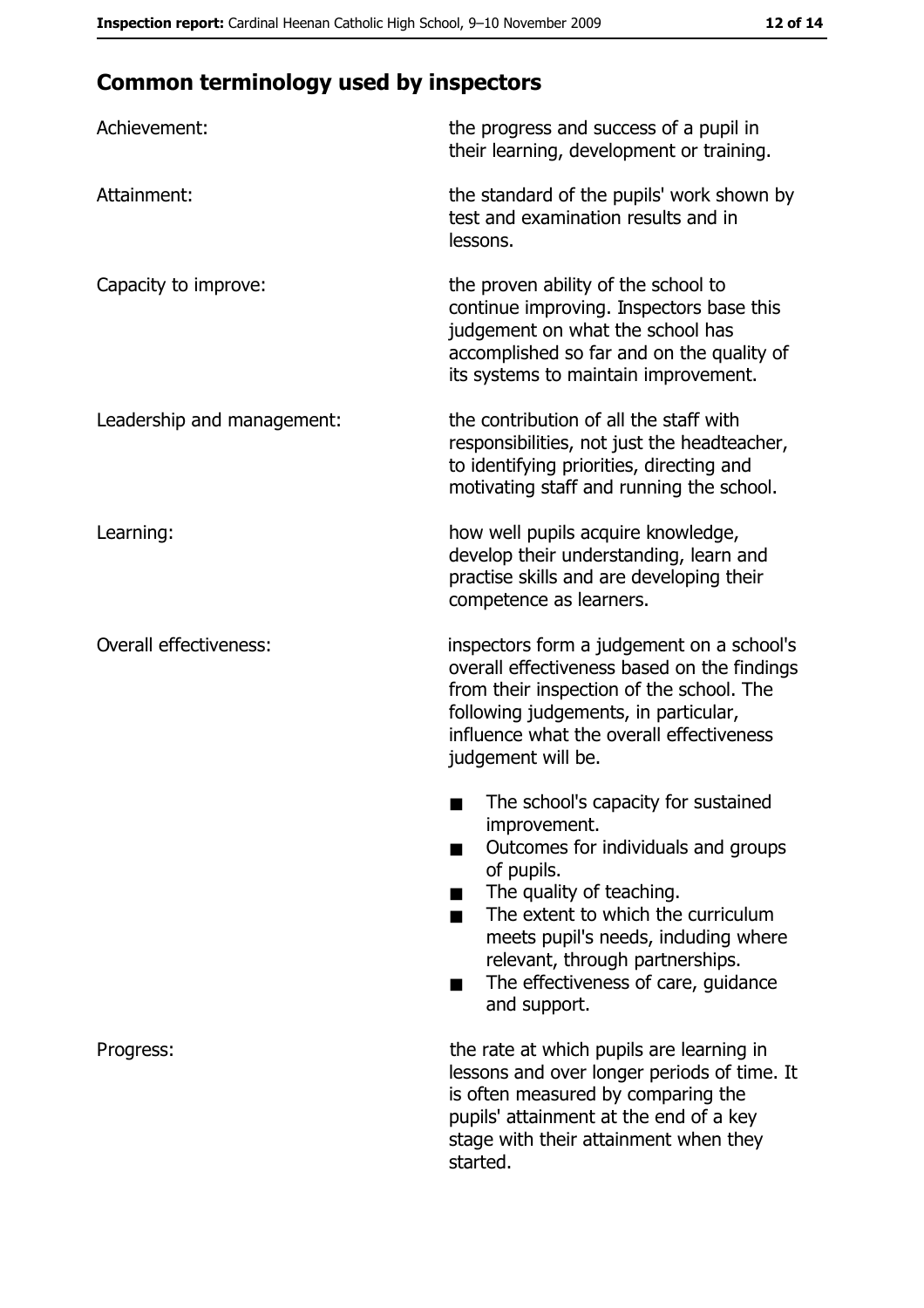This letter is provided for the school, parents and carers to share with their children. It describes Ofsted's main findings from the inspection of their school.



#### 11 November 2009

Dear Pupils and Students

Inspection of Cardinal Heenan Catholic High School, Liverpool, L12 9HZ

I would like to thank all of you for making us feel welcome during your recent inspection. We were very impressed by the way you responded to us, to your teachers and other staff when we observed you at work and outside lessons.

We judge your school to be good with many outstanding features and we consider that the school is very dose to being outstanding overall.

We were particularly impressed with the large numbers of you who achieve good grades in your exams and how much progress you make in your school. You are taught well, particularly in the lessons where you have to take responsibility for your own learning. Mr Forshaw and his staff have planned an excellent curriculum in the main school and interesting and wide range of courses in the sixth form. The staff of the school work very hard in providing you with an outstanding range of enrichment activities so you achieve well, enjoy your time in school and become the mature, thoughtful and well behaved young people that we met.

You will have seen in the report that we think you demonstrate many outstanding personal characteristics. This is because of the good care and guidance you receive and the high expectations your headteacher and his team have of themselves and of you. In order for you to become an outstanding school there are some areas you and the staff need to improve:

- results in mathematics, science and some of the AS courses need to be higher  $\blacksquare$
- you and your teachers need to work together to develop your independent learning skills so that you are confident to take charge of your own learning
- governors and the school leaders need to monitor external contracts more rigorously.

I am sure your school will become an even more exciting place to work and play in if you accept the challenge to become better learners.

Yours sincerely

Mr Michael McLachlan

Lead inspector